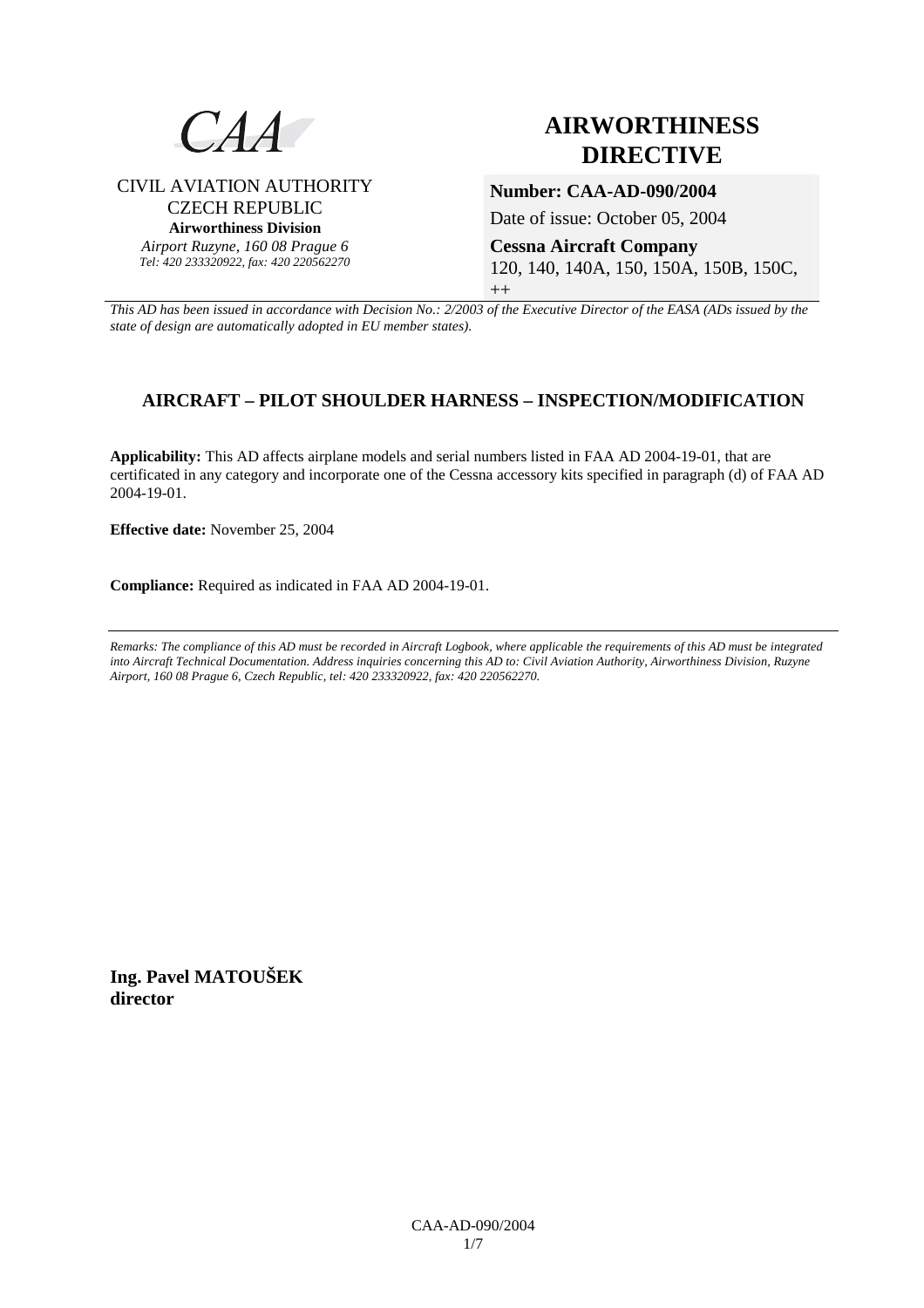**2004-19-01 Cessna Aircraft Company**: Amendment 39-13795; Docket No. 2003-CE-40-AD; Supersedes AD 86- 26-04, Amendment 39-5503.

#### **When Does This AD Become Effective?**

(a) This AD becomes effective on November 1, 2004.

#### **What Other ADs Are Affected by This Action?**

(b) This AD supersedes AD 86-26-04, Amendment 39-5503.

#### **What Airplanes Are Affected by This AD?**

(c) This AD affects the following airplane models and serial numbers that are certificated in any category and incorporate one of the Cessna accessory kits specified in paragraph (d) of this AD.

| <b>Model</b> | Serial number                                                                     |  |  |
|--------------|-----------------------------------------------------------------------------------|--|--|
| (1) 120      | 8000 through 15075.                                                               |  |  |
| (2) 140      | 8000 through 15075.                                                               |  |  |
| (3) 140A     | 15200 through 15724.                                                              |  |  |
| (4) 150      | 617, 17001 through 17999, and 59001 through 59018.                                |  |  |
| (5) 150A     | 628 and 15059019 through 15059350.                                                |  |  |
| (6) 150B     | 15059351 through 15059700.                                                        |  |  |
| (7) 150C     | 15059701 through 15060087.                                                        |  |  |
| (8) 150D     | 15060088 through 15060772.                                                        |  |  |
| (9) 150E     | 644 and 15060773 through 15061532.                                                |  |  |
| (10) 150F    | 15061533 through 15064532.                                                        |  |  |
| (11) 150G    | 15064533 through 15064969 and 15064971 through 15067198.                          |  |  |
| (12) 150H    | 649 and 15067199 through 15069308.                                                |  |  |
| (13) 150J    | 15069309 through 15071128.                                                        |  |  |
| (14) 150K    | 15071129 through 15072003.                                                        |  |  |
| (15) 170     | 18000 through 18729.                                                              |  |  |
| (16) 170A    | 18730 through 19400 and 19402 through 20266.                                      |  |  |
| (17) 170B    | 20267 through 20999 and 25000 through 27169.                                      |  |  |
| (18) 172     | 610, 612, 615, 28000 through 29999, 36000 through 36999, and 46001 through 46754. |  |  |
| (19) 172A    | 622, 625, and 46755 through 47746.                                                |  |  |
| (20) 172B    | 630 and 17247747 through 17248734.                                                |  |  |
| (21) 172C    | 17248735 through 17249544.                                                        |  |  |
| (22) 172D    | 17249545 through 17250572.                                                        |  |  |
| (23) 172E    | 639 and 17250573 through 17251822.                                                |  |  |
| (24) 172F    | 17251823 through 17253392.                                                        |  |  |
| (25) 172G    | 17253393 through 17254892.                                                        |  |  |
| (26) 172H    | 638, 17254893 through 17256492, and 17256494 through 17256512.                    |  |  |
| (27) 172I    | 17256513 through 17257161.                                                        |  |  |
| (28) 172K    | 17257162 through 17258486 and 17258487 through 17259223.                          |  |  |
| (29) P172D   | P17257120 through P17257188.                                                      |  |  |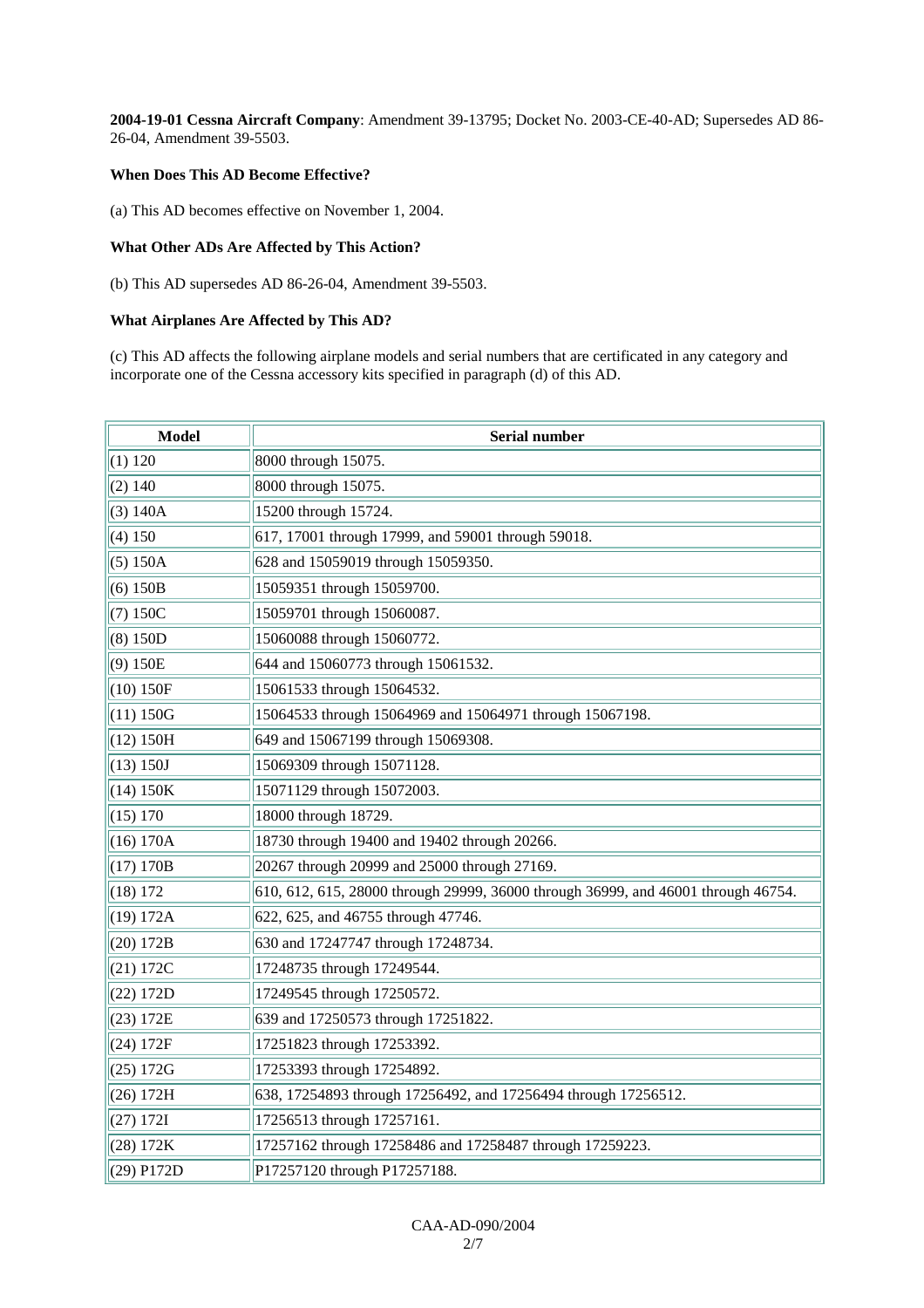| $(30)$ 175   | 626, 640, 28700A, and 55001 through 56238.                          |  |
|--------------|---------------------------------------------------------------------|--|
| (31) 175A    | 619 and 56239 through 56777.                                        |  |
| (32) 175B    | 17556778 through 17557002.                                          |  |
| (33) 175C    | 17557003 through 17557119.                                          |  |
| (34) 177     | 661, 17700001, and 17700003 through 17701164.                       |  |
| (35) 177A    | 17701165 through 17701370.                                          |  |
| (36) 177B    | 17701371 through 17701471 and 17701473 through 17701530.            |  |
| (37) 180     | 604, 614, 30000 through 32661.                                      |  |
| (38) 180A    | 32662 through 32999 and 50001 through 50355.                        |  |
| (39) 180B    | 50356 through 50661.                                                |  |
| (40) 180C    | 624 and 50662 through 50911.                                        |  |
| (41) 180D    | 18050912 through 18051063.                                          |  |
| (42) 180E    | 18051064 through 18051183.                                          |  |
| (43) 180F    | 18051184 through 18051312.                                          |  |
| (44) 180G    | 18051313 through 18051445.                                          |  |
| (45) 180H    | 18051446 through 18052175.                                          |  |
| (46) 182     | 613 and 33000 through 33842.                                        |  |
| (47) 182A    | 33843 through 34753, 34755 through 34999, and 51001 through 51556.  |  |
| (48) 182B    | 34754, 51557 through 51622, and 51624 through 52358.                |  |
| (49) 182C    | 631 and 52359 through 53007.                                        |  |
| (50) 182D    | 51623 and 18253008 through 18253598.                                |  |
| (51) 182E    | 18253599 through 18254423.                                          |  |
| (52) 182F    | 18254424 through 18255058.                                          |  |
| (53) 182G    | 18255059 through 18255844.                                          |  |
| (54) 182H    | 634 and 18255846 through 18256684.                                  |  |
| (55) 182J    | 18256685 through 18257625.                                          |  |
| (56) 182K    | 18255845, 18257626 through 18257698, and 18257700 through 18258505. |  |
| (57) 182L    | 18258506 through 18259305.                                          |  |
| (58) 182M    | 662, 18257699, and 18259306 through 18260055.                       |  |
| (59) 182N    | 18260056 through 18260445.                                          |  |
| $(60)$ 185   | 632 and 185-0001 through 185-0237.                                  |  |
| (61) 185A    | 185-0238 through 185-0512.                                          |  |
| (62) 185B    | 185-0513 through 185-0653.                                          |  |
| (63) 185C    | 185-0654 through 185-0776.                                          |  |
| (64) 185D    | 185-0777 through 185-0967.                                          |  |
| (65) 185E    | 185-0968 through 185-1149.                                          |  |
| (66) A185E   | 185-0968 through 185-1599 and 18501600 through 18501832             |  |
| $(67)$ 190   | 7001 through 7999 and 16000 through 16183.                          |  |
| $(68)$ 195   | 7001 through 7999 and 16000 through 16183.                          |  |
| $(69)$ 206   | 206-0001 through 206-0275.                                          |  |
| $(70)$ P206  | P206-0001 through P206-0160.                                        |  |
| $(71)$ P206A | P206-0161 through P206-0306.                                        |  |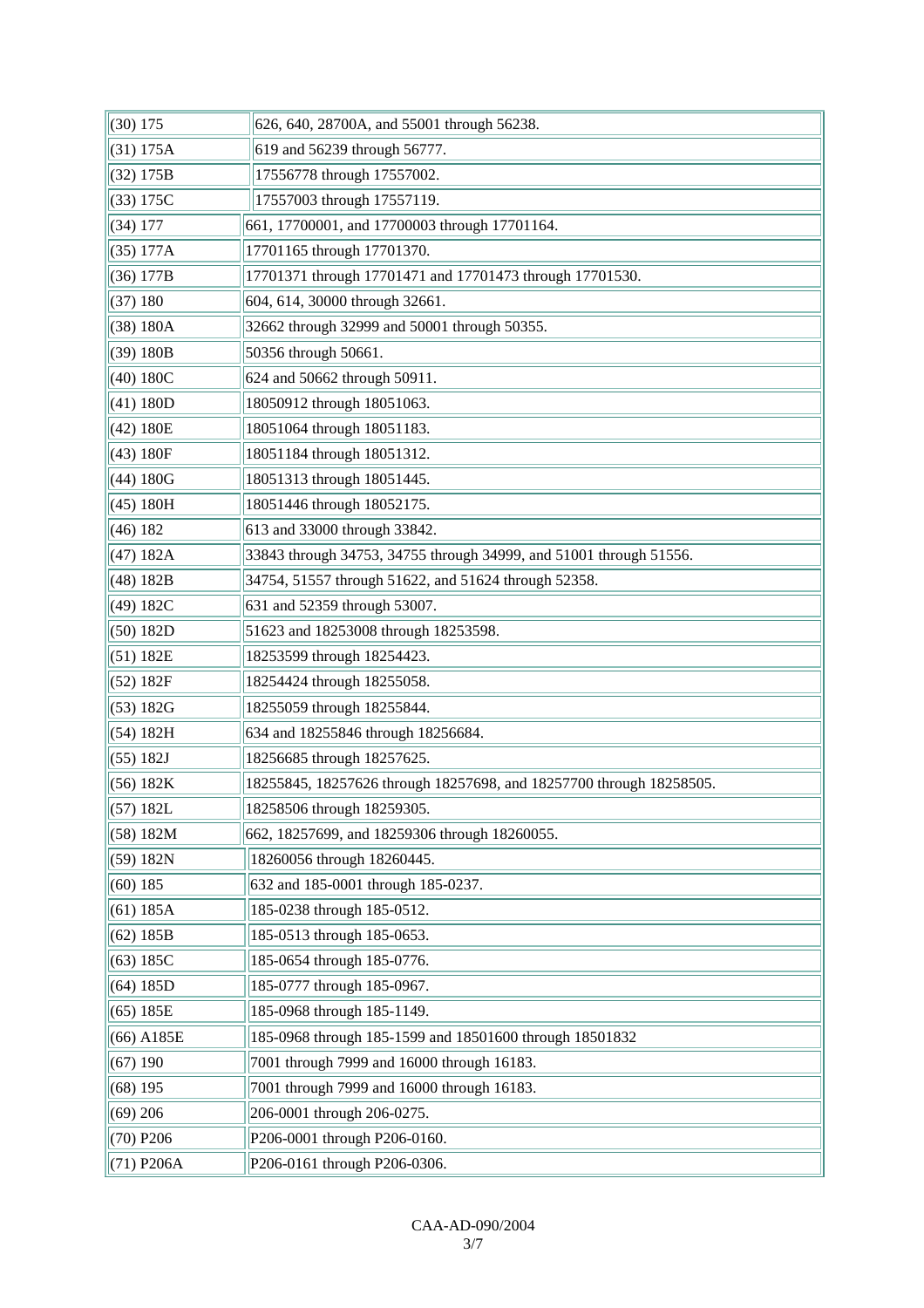| (72) P206B            | P206-0307 through P206-0419.                                 |  |
|-----------------------|--------------------------------------------------------------|--|
| (73) P206C            | P206-0420 through P206-0519.                                 |  |
| (74) P206D            | P206-0520 through P206-0603.                                 |  |
| (75) P206E            | P20600604 through P20600647.                                 |  |
| $(76)$ U206           | U206-0276 through U206-0437.                                 |  |
| (77) U206A            | U206-0438 through U206-0656.                                 |  |
| (78) U206B            | U206-0657 through U206-0914.                                 |  |
| (79) U206C            | U206-0915 through U206-1234.                                 |  |
| $(80)$ U206D          | U206-1235 through U206-1444 and U20601445 through U20601587. |  |
| (81) TP206A           | P206-0161 through P206-0306.                                 |  |
| (82) TP206B           | P206-0307 through P206-0419.                                 |  |
| (83) TP206C           | P206-0420 through P206-0519.                                 |  |
| (84) TP206D           | P206-0520 through P206-0603.                                 |  |
| (85) TP206E           | P20600604 through P20600647.                                 |  |
| (86) TU206A           | U206-0487 through U206-0656.                                 |  |
| (87) TU206B           | U206-0657 through U206-0914.                                 |  |
| (88) TU206C           | U206-0915 through U206-1234.                                 |  |
| (89) TU206D           | U206-1235 through U206-1444 and U20601445 through U20601587. |  |
| (90) 207              | 20700001 through 20700190.                                   |  |
| $(91)$ T207           | 20700001 through 20700190.                                   |  |
| (92) 210              | 618 and 57001 through 57575.                                 |  |
| $(93)$ 210-5 $(205)$  | 641, 648, and 205-0001 through 205-0480.                     |  |
| $(94)$ 210-5 $(205A)$ | 205-0481 through 205-0577.                                   |  |
| (95) 210A             | 616 and 21057576 through 21057840.                           |  |
| $(96)$ 210B           | 21057841 through 21058085.                                   |  |
| (97) 210C             | 21058086 through 21058139 and 21058141 through 21058220.     |  |
| (98) 210D             | 21058221 through 21058510.                                   |  |
| $(99)$ 210E           | 21058511 through 21058715.                                   |  |
| (100) 210F            | 21058716 through 21058818.                                   |  |
| (101) 210G            | 21058819 through 21058936.                                   |  |
| (102) 210H            | 21058937 through 21059061.                                   |  |
| (103) 210J            | 21059062 through 21059199.                                   |  |
| $(104)$ 210K          | 21059200 through 21059351.                                   |  |
| $(105)$ T210F         | T210-0001 through T210-0197.                                 |  |
| $(106)$ T210G         | T210-0198 through T210-0307.                                 |  |
| $(107)$ T210H         | T210-0308 through T210-0392.                                 |  |
| $(108)$ T210J         | T210-0393 through T210-0454.                                 |  |
| $(109)$ T210K         | 21059200 through 21059351.                                   |  |
| $(110)$ F150G         | F150-0068 through F150-0219.                                 |  |
| $(111)$ F150H         | F150-0220 through F150-0389.                                 |  |
| $(112)$ F150J         | F150-0390 through F150-0529.                                 |  |
| $(113)$ F150K         | F15000530 through F15000658.                                 |  |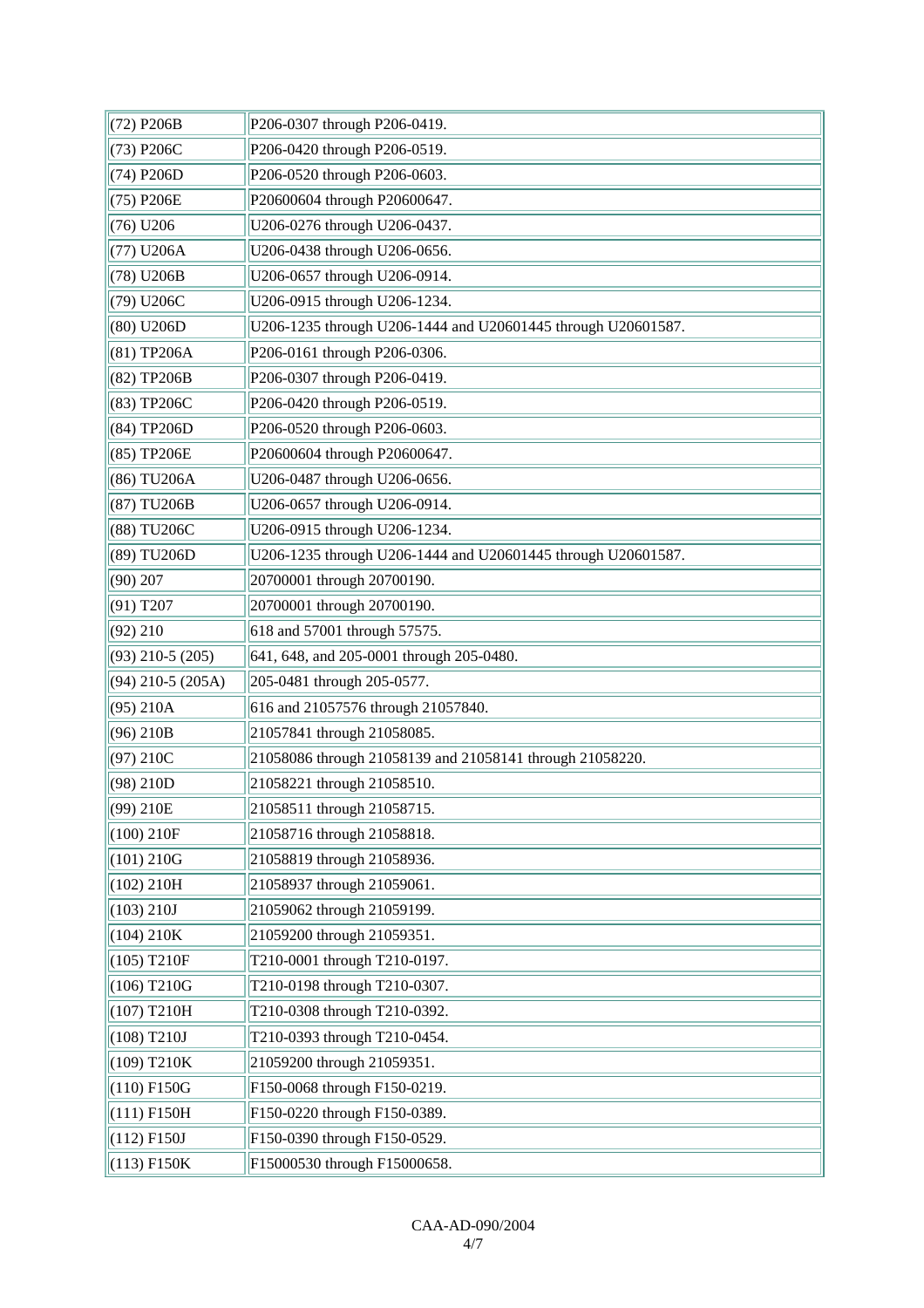| $(114)$ F172D | F172-0001 through F172-0018.                                                              |  |  |
|---------------|-------------------------------------------------------------------------------------------|--|--|
| $(115)$ F172E | F172-0019 through F172-0085.                                                              |  |  |
| $(116)$ F172F | F172-0086 through F172-0179.                                                              |  |  |
| $(117)$ F172G | F172-0180 through F172-0319.                                                              |  |  |
| $(118)$ F172H | F172-0320 through F172-0654 and F17200655 through F17200754.                              |  |  |
| (119) FR172E  | FR17200001 through FR17200060.                                                            |  |  |
| (120) FR172F  | FR17200061 through FR17200145.                                                            |  |  |
| (121) FR172G  | FR17200146 through FR17200225.                                                            |  |  |
| $(122)$ 336   | 633, 636, and 336-0001 through 336-0195.                                                  |  |  |
| (123) 337     | 647 and 337-0002 through 337-0239.                                                        |  |  |
| (124) 337A    | 337-0240 through 337-0305, 337-0307 through 337-0469, and 337-0471 through 337-<br> 0525. |  |  |
| $(125)$ 337B  | 656, 337-0001, 337-0470, 337-0526 through 337-0568, and 337-0570 through 337-0755.        |  |  |
| $(126)$ 337C  | 337-0756 through 337-0978.                                                                |  |  |
| (127) 337D    | 337-0979 through 337-1193.                                                                |  |  |
| (128) 337E    | 33701194 through 33701316.                                                                |  |  |
| $(129)$ T337B | 337-0001, 337-0470, 337-0526 through 337-0568, and 37-0570 through 337-0755.              |  |  |
| (130) T337C   | 337-0756 through 337-0978.                                                                |  |  |
| $(131)$ T337D | 337-0979 through 337-1193.                                                                |  |  |
| (132) T337E   | 33701194 through 33701316.                                                                |  |  |

#### **What Cessna Accessory Kits Are Affected by This AD?**

(d) The following is a list of the affected Cessna accessory kits:

| Cessna        |  |  |
|---------------|--|--|
| Accessory Kit |  |  |
| AK140-10      |  |  |
| $AK150-7$     |  |  |
| AK150-121     |  |  |
| AK170-10      |  |  |
| $AK177-10$    |  |  |
| AK182-75      |  |  |
| AK195-10      |  |  |
| AK210-77      |  |  |
| AK210-93      |  |  |
| AK210-171     |  |  |
| AK210-172     |  |  |
| AK210-173     |  |  |
| AK210-174     |  |  |
| AK336-32      |  |  |
| AK336-36      |  |  |
| AK336-103     |  |  |

**Note**: Retainer springs, part number (P/N) 443030-401, used in Cessna service kits are not affected by this AD.

#### **What Is the Unsafe Condition Presented in This AD?**

(e) The actions specified in this AD are intended to prevent slippage of the pilot/co-pilot shoulder harness, which could result in failure of the shoulder harness to maintain proper belt length adjustment and tension. This failure could result in pilot/co-pilot injury.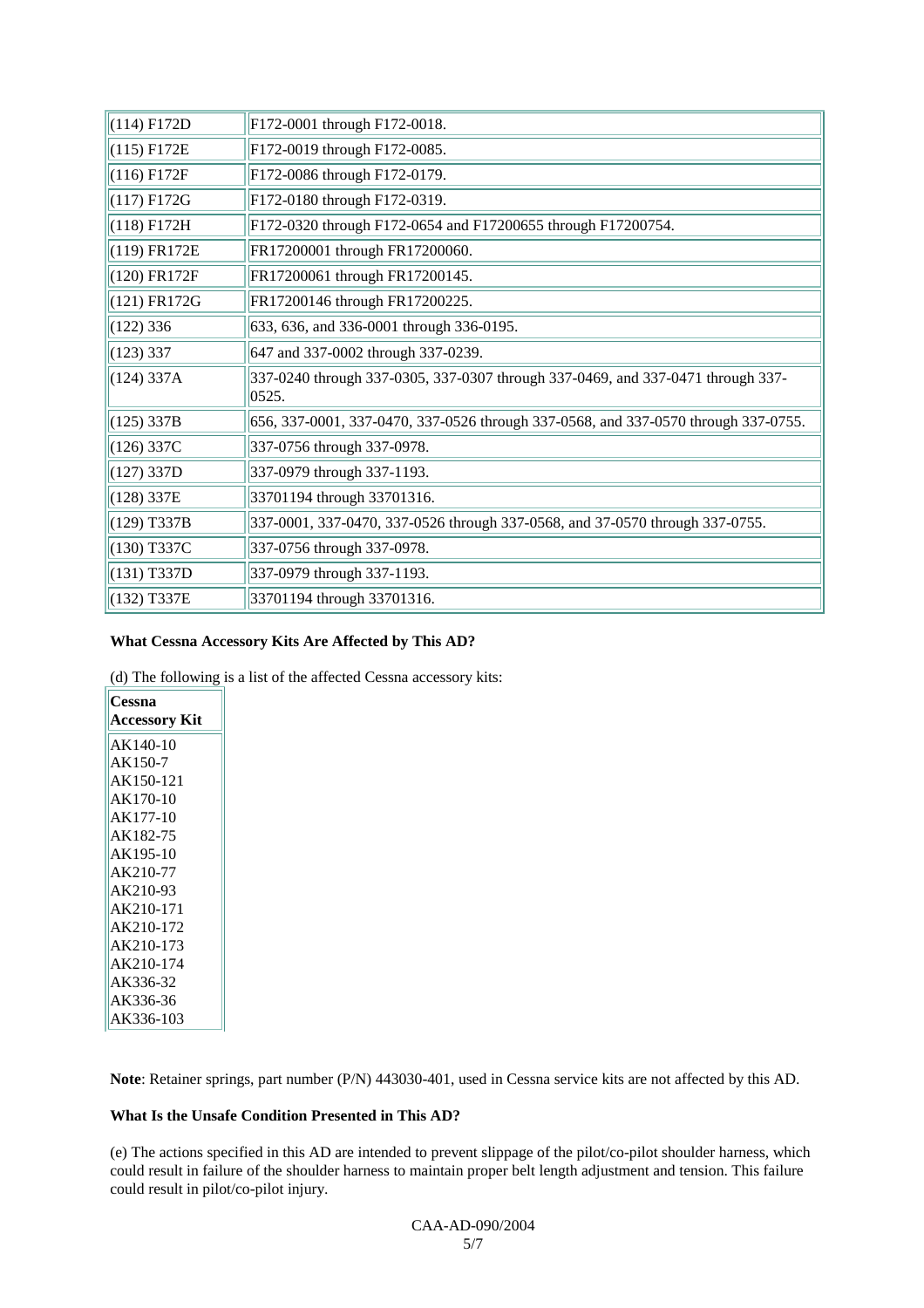#### **What Must I Do To Address This Problem?**

(f) To address this problem, you must do the following:

| <b>Actions</b>                                                                                                                                                                                                                                                                 | Compliance                                                                                                    | <b>Procedures</b>                                                                                                                                                      |
|--------------------------------------------------------------------------------------------------------------------------------------------------------------------------------------------------------------------------------------------------------------------------------|---------------------------------------------------------------------------------------------------------------|------------------------------------------------------------------------------------------------------------------------------------------------------------------------|
| (1) Inspect only the upper shoulder<br>harness adjuster (part number (P/N)<br>443030-401) for the presence of a<br>retainer spring.                                                                                                                                            | Within the next 25 hours time-in-<br>service (TIS) after November 1, 2004<br>(the effective date of this AD). | Follow Cessna Single Engine Service<br>Bulletin SEB86-8, Revision 1, and<br>Cessna Multi-engine Service Bulletin<br>MEB86-22, Revision 1, both dated<br>July 28, 2003. |
| (2) If a retainer spring is found during<br>the inspection of the upper shoulder<br>harness adjuster (P/N 443030-401)<br>required in paragraph $(f)(1)$ of this<br>AD: (i) Remove the spring by cutting<br>each side; and<br>(ii) stamp out the -401 identification<br>number. | Prior to further flight after the<br>inspection required in paragraph<br>$(f)(1)$ of this AD.                 | Follow Cessna Single Engine Service<br>Bulletin SEB86-8, Revision 1, and<br>Cessna Multi-engine Service Bulletin<br>MEB86-22, Revision 1, both dated<br>July 28, 2003. |
| (3) If a retainer spring is not found<br>during the inspection of the upper<br>shoulder harness adjuster (P/N<br>443030-401) required in paragraph<br>$(f)(1)$ of this AD, make an entry in the<br>airplane log book showing<br>compliance with this AD.                       | Prior to further flight after the<br>inspection required in paragraph<br>$(f)(1)$ of this AD.                 | Follow Cessna Single Engine Service<br>Bulletin SEB86-8, Revision 1, and<br>Cessna Multi-engine Service Bulletin<br>MEB86-22, Revision 1, both dated<br>July 28, 2003. |
| (4) Only incorporate Cessna<br>Accessory Kits identified in<br>paragraph (d) of this AD that have<br>been inspected and modified in<br>accordance with paragraphs $(f)(1)$ ,<br>$(f)(2)$ , $(f)(2)(i)$ , and $(f)(2)(ii)$ of this<br>AD.                                       | As of November 1, 2004 (the<br>effective date of this AD).                                                    | Follow Cessna Single Engine Service<br>Bulletin SEB86-8, Revision 1, and<br>Cessna Multi-engine Service bulletin<br>MEB86-22, Revision 1, both dated<br>July 28, 2003. |

(g) If you did the actions of this AD using Cessna Single Engine Service Bulletin SEB86-8 and Cessna Multi-engine Service Bulletin MEB86-22, both dated November 21, 1986, no further action is required as long as you used shoulder harness adjuster, P/N 443030- 401.

#### **May I Request an Alternative Method of Compliance?**

(h) You may request a different method of compliance or a different compliance time for this AD by following the procedures in 14 CFR 39.19. Unless FAA authorizes otherwise, send your request to your principal inspector. The principal inspector may add comments and will send your request to the Manager, Wichita Aircraft Certification Office (ACO), FAA. For information on any already approved alternative methods of compliance, contact Gary D. Park, Aerospace Engineer, FAA, Wichita Aircraft Certification Office, 1801 Airport Road, Room 100, Mid-Continent Airport, Wichita, Kansas 67209; telephone: (316) 946-4123; facsimile: (316) 946-4107.

#### **Does This AD Incorporate Any Material by Reference?**

(i) You must do the actions required by this AD following the instructions in Cessna Single Engine Service Bulletin SEB86-8, Revision 1, and Cessna Multi-engine Service Bulletin MEB86-22, Revision 1, both dated July 28, 2003. The Director of the Federal Register approved the incorporation by reference of this service bulletin in accordance with 5 U.S.C. 552(a) and 1 CFR part 51. You may get a copy from Cessna Aircraft Company, Product Support, P.O. Box 7706, Wichita, Kansas 67277; telephone: (316) 517-5800; facsimile: (316) 942-9006. You may review copies at FAA, Central Region, Office of the Regional Counsel, 901 Locust, Room 506, Kansas City, Missouri 64106; or at